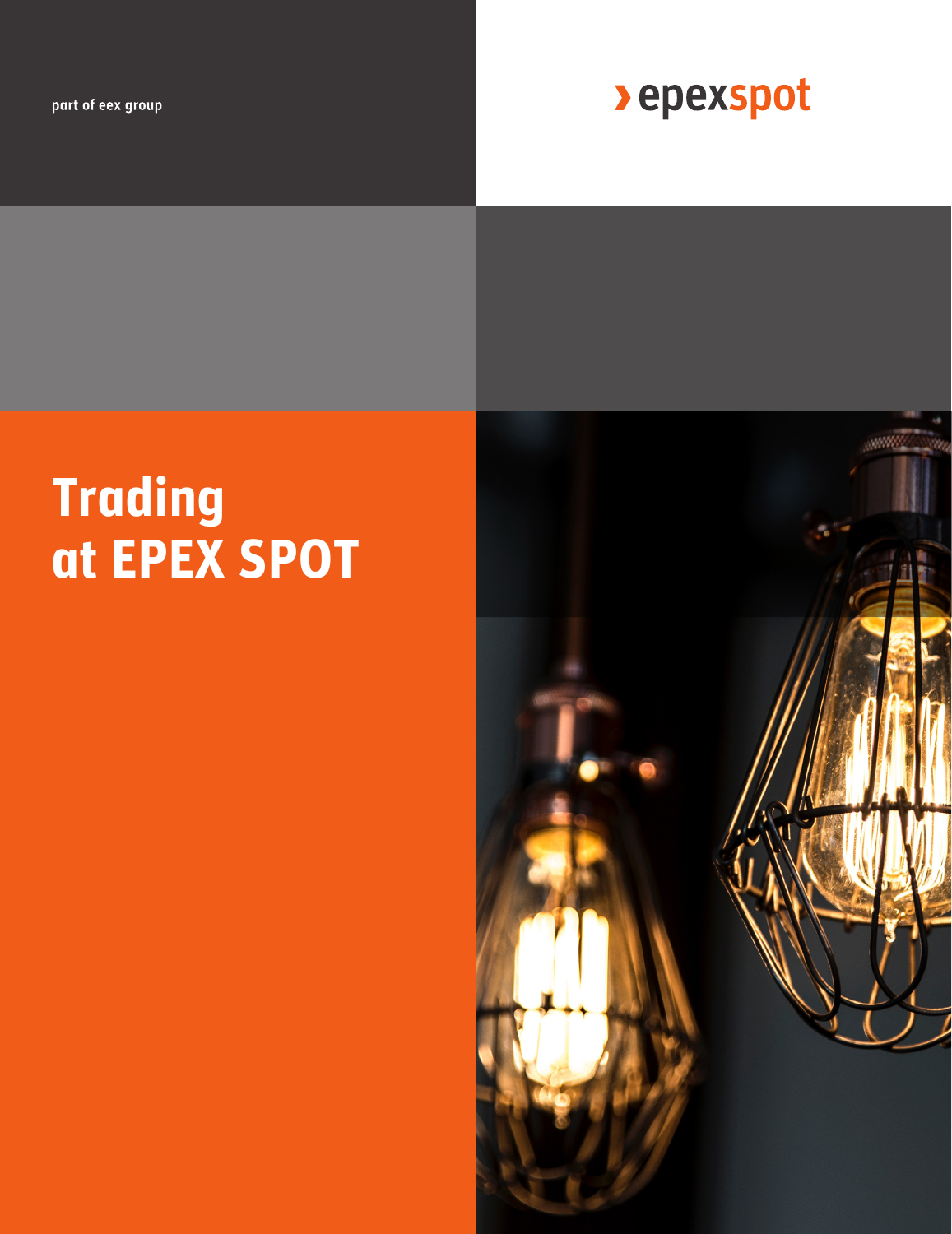# About EPEX SPOT

The European Power Exchange EPEX SPOT SE operates organised<br>
short-term electricity markets with 24/7 market operation services. In 2021, our community of over 300 companies has traded 621 TWh of electricity on EPEX SPOT representing roughly 30% of the European electricity consumption (source: eurostat).

From Day-Ahead to Intraday trading, After-Market and Local Flexibility products – EPEX SPOT is your partner in trading – boosting innovation and providing a truly pan-European offer across the entire trading value chain.

**Market Areas**: Austria, Belgium, France, Germany, Great Britain, Luxembourg, The Netherlands, Switzerland, Denmark, Finland, Norway, Sweden and Poland.



EPEX SPOT is a European company (Societas Europaea) in corporate structure and staff, based in Paris with offices or affiliates in Amsterdam, Berlin, Bern, Brussels, London and Vienna. EPEX SPOT is held by EEX Group, part of Deutsche Börse, and HGRT, a holding of European electricity transmission system operators.

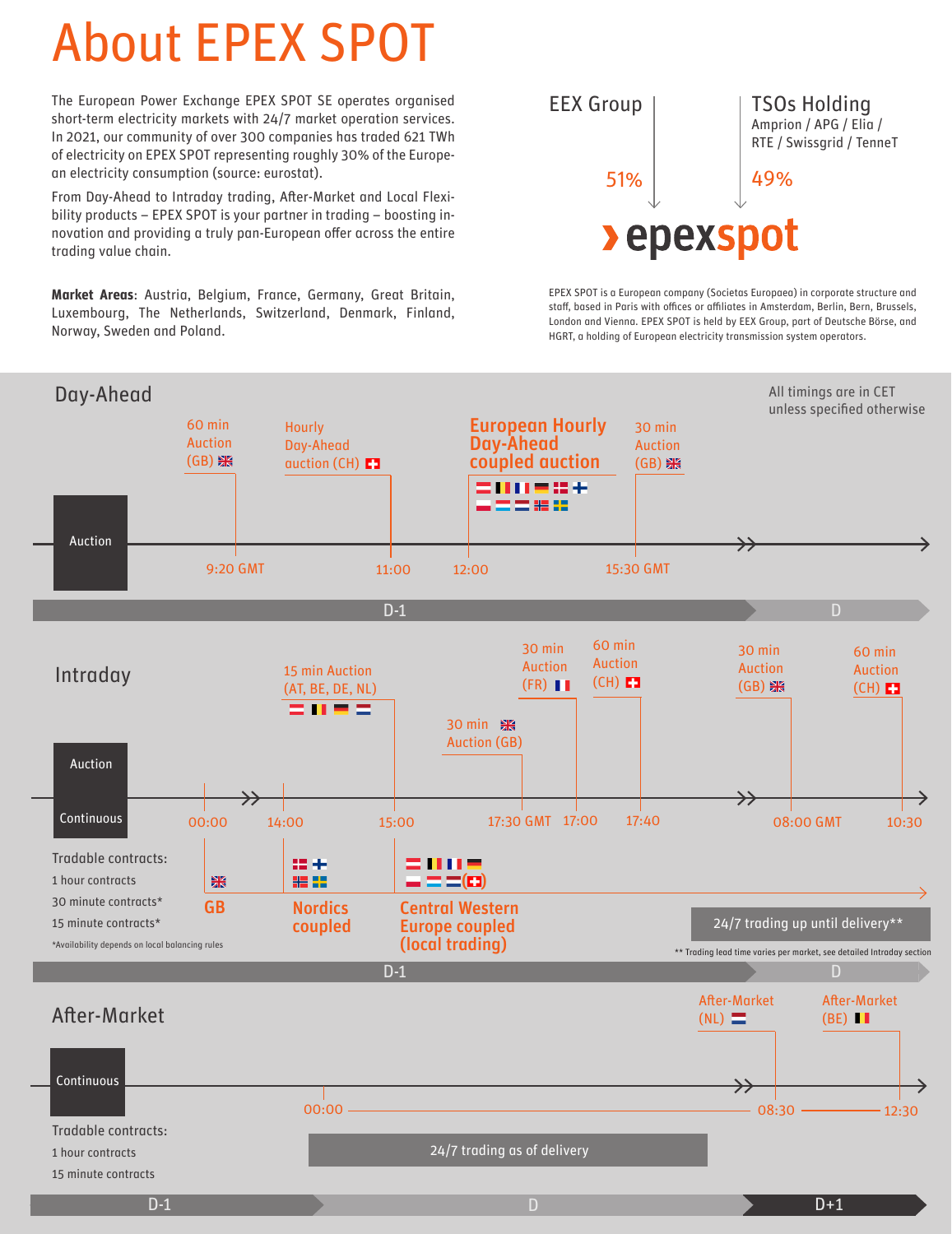# Markets and volumes

EPEX SPOT markets

Coming soon

Serviced Power Exchanges



### Exchange members



### EPEX SPOT is your partner in trading

### **Innovation**

All products and innovations at EPEX SPOT are developed in close cooperation with our customers. The Exchange Council represents our trading community and makes sure all products and innovations are discussed and decided upon jointly with the market.

### **Member first**

With 24/7 market operations call support, geographical proximity, data & reporting services - we are at your service to ensure the most performant and complete trading experience.

### **Secured markets**

Trade with confidence at each step of the process: starting from key safety settings and trade cancellation possibilities on our trading systems; to proven default risk management with our trusted Clearing House, ECC. Our Market Surveillance Office also ensures the markets are running in a fair and orderly manner with their proven expertise.

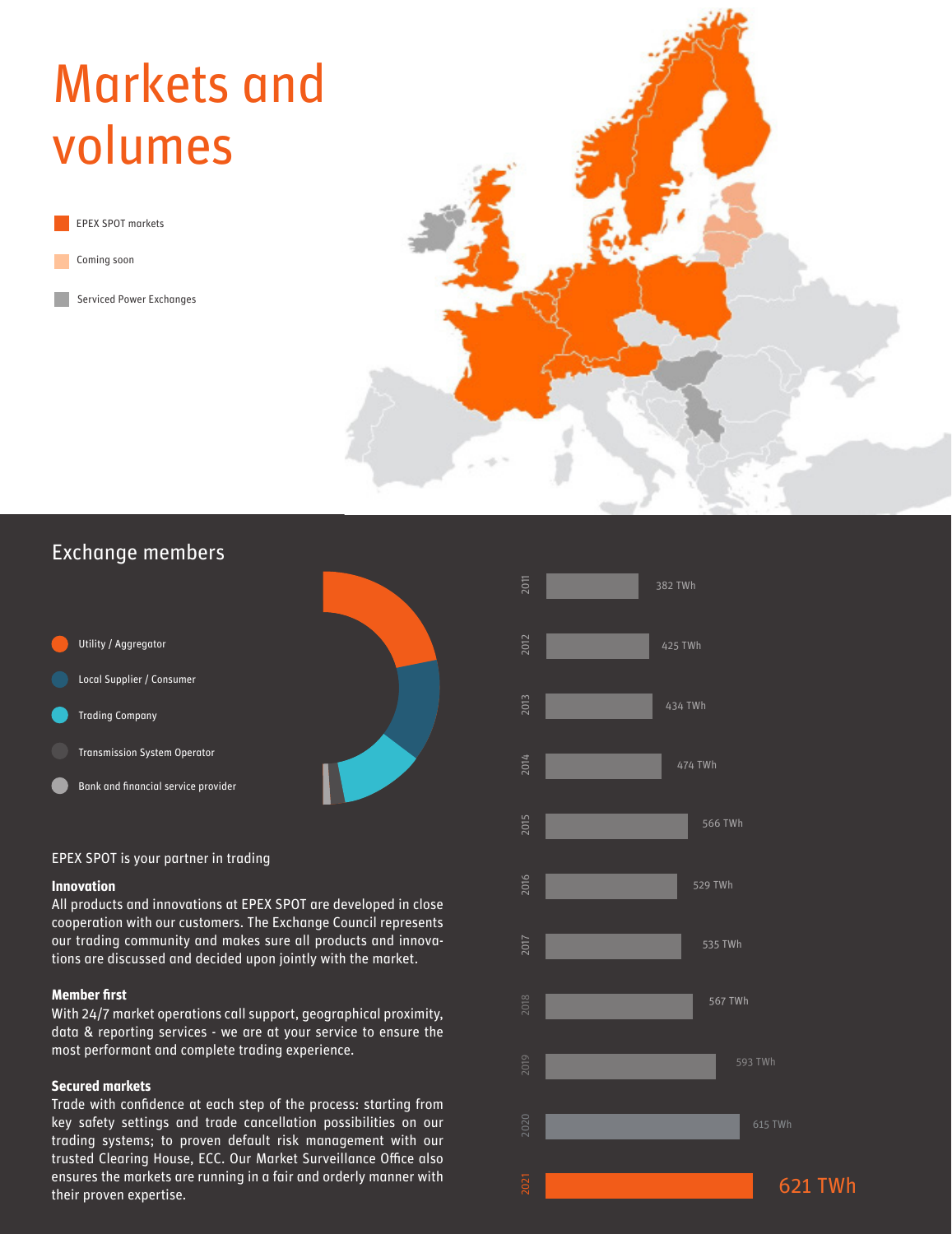# **> dayahead**

EPEX SPOT operates daily Day-Ahead auctions that are part of the European Market Coupling.

The Day-Ahead price, in particular, the German Phelix™, has become a European reference thanks to its underlying liquidity. Apart from Great Britain and Switzerland, all markets are part of the Single Day-Ahead Coupling (SDAC) which stretches across 20 markets from Portugal to Finland and from Ireland to Poland.

**Coupled auction market areas**: Austria, Belgium, France, Germany, Luxembourg, The Netherlands, Denmark, Finland, Norway, Sweden and Poland.

**Local auction market areas**: Great Britain and Switzerland

### <sup>600</sup> Day-Ahead volumes (TWh)



### Tradable Contracts

24 hourly contracts are available on the auction, corresponding to the 24 hours of the following day. Hour 1 starts at 24:00 and ends at 1:00, hour 24 starts at 23:00 and ends at 24:00. Contracts can be traded either in single hours or in blocks of combined hours.

### Single hours

Orders contain up to 256 price/quantity combinations for each hour of the following day. The 256 prices are not necessarily the same for each hour. A volume – whether positive, negative or nil – must be entered at the price limits. A price-inelastic order is sent by putting the same quantity at the price limits.

### **Blocks**

Block Orders encompass several hours at the same price. A block order is executed at the same ratio on all its hours.

### Specific conditions:

- Maximum volume per classic block order is 600 MW in DE/LU, AT and FR, 500 MW in DK, FI, GB, NO, PL and SE, 400 MW in NL and BE and 150 MW in CH
- Either buy or sell
- Can be either entirely executed or entirely rejected (All-or-None); or executed above a minimum acceptance ratio defined by traders **(curtailable blocks)**

- Volumes can be different across hours (profiled blocks):

### Profiled Blocks:



### Smart and big blocks

Smart and big blocks portfolios are classic portfolios with the additional functionality allowing the submission of linked, exclusive and big blocks.

- **Linked blocks** are a set of blocks with a linked execution constraint, meaning the execution of one block depends on the execution of its father block. They allow to represent the variation of electricity generation with regards to the market price.
- **Exclusive blocks** are a group of blocks within which a maximum of one block can be executed, so that electricity is traded at the most profitable moment.
- **Big blocks** are larger than classic blocks with the maximum size going up to 1300 MW and allows to cover large produc tion capacities.
- **Loop blocks** are families of two blocks which are executed or rejected together. They allow to bundle buy and sell blocks to reflect storage activities.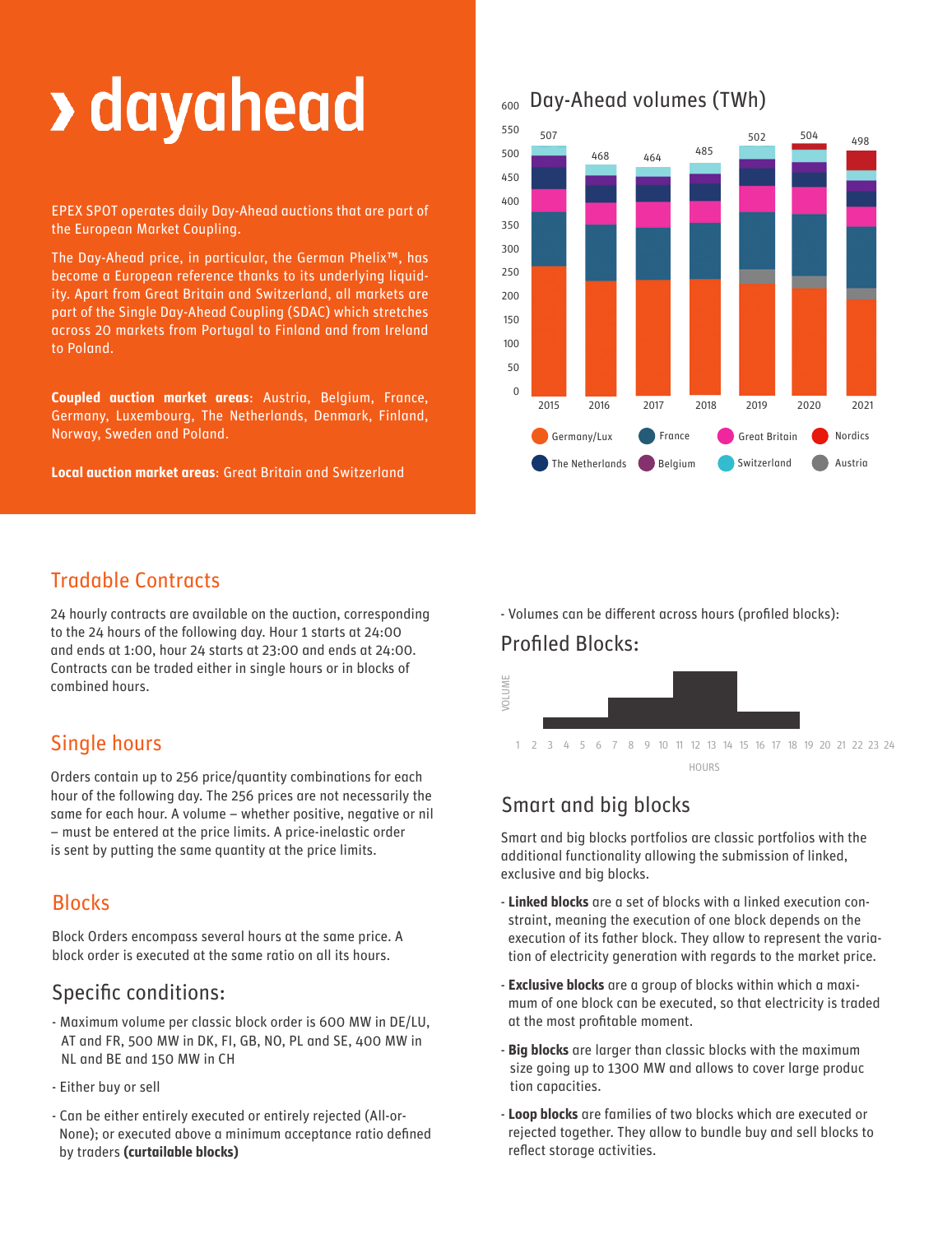### Trading Procedure

A blind auction takes place once a day, 365 Settlement days a year. Results are published as soon as possible from 12:57 for all Day-Ahead coupled markets; as soon as possible from 11:10 for Switzerland. The order book opens 45 days in advance and closes one day before delivery at 12:00 for all Day-Ahead coupled markets, at 11:00 for Switzerland.

Clearing and

EPEX SPOT transmits trade information to the central counterparty, European Commodity Clearing (ECC), for settlement and delivery. ECC nominates to the concerned TSO on behalf of the Exchange Member 4 times per hour until the local nomination deadline.

### Delivery Zones

maximum prices 50Hertz, Amprion, APG, Elia, NationalGrid, RTE, Swissgrid, TenneT DE & NL, TransnetBW, Energinet, Fingrid, PSE, Statnett, Svenska kraftnät

## Minimum price/ volume increment

Min: -500 €/MWh Max: 3000 €/MWh

Minimum and

Price tick: 0.1 €/MWh Volume tick: 0.1 MW



### API (Application Programming Interface)

Order submission and results retrieval are both available through API access, in addition to the client access.

## Local GB 60 min Day-Ahead Auction at 9:20 and 30 min Day-Ahead Auction at 15:30

Since 31 December 2020, Great Britain has decoupled from the Internal Energy Market (IEM) and European Single Day-Ahead Coupling (SDAC) due to Brexit. To accommodate this change, the GB 60 min Day-Ahead auction timing has been moved up from 11:00 GMT to 9:20 GMT – allowing market participants to

### Trading Procedure

An auction takes place once a day, 365 days a year. Results are published as soon as possible from 9:30 GMT and 15:45 GMT respectively.



quickly react to the results of the daily interconnectors capacity auctions.

The GB 30 min Day-Ahead auction at 15:30 GMT allows market participants to trade half hour contracts and offers further arbitrage opportunities.

### Minimum price/volume increment



Price tick: 0.1 £/MWh Volume tick: 0.1 MW

### Minimum and maximum prices

Min: -500 £/MWh Max: 6000 £/MWh



### API (Application Programming Interface)

Order submission and results retrieval are both available through API access, in addition to the client access.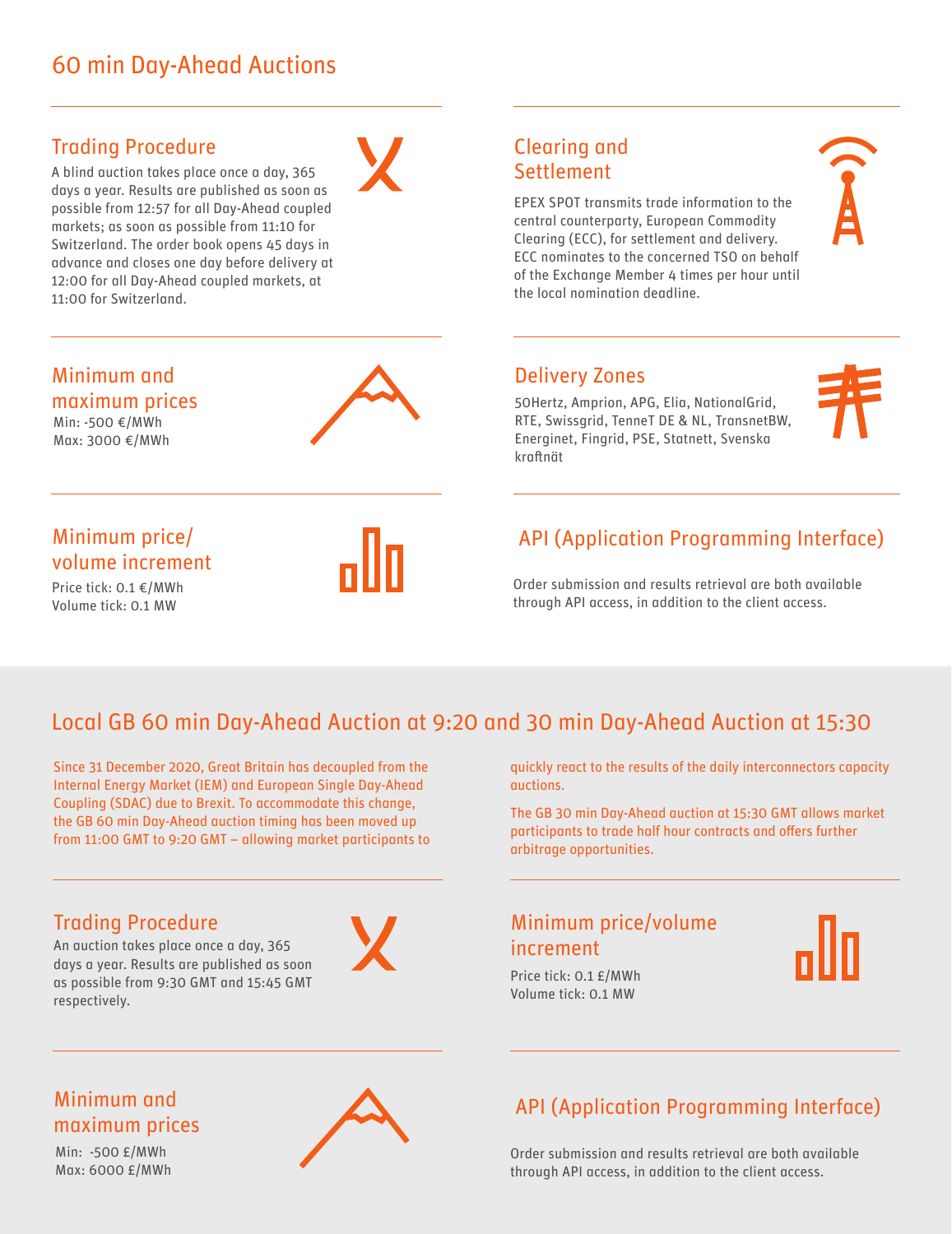# **> intraday**

Our Intraday markets cover the entire European region: CWE, Nordics and Poland. Intraday markets are mainly used for:

- Plan generation and adjust purchases & sales closer to delivery
- Managing forecast errors or unforeseen events
- Adjusting from hourly positions to finer granularities (30 min or 15 min)
- Offering flexible generation as a substitution for renewables
- Enabling cross-border arbitrage and trading

The Intraday market is divided into continuous and auction trading. All Intraday continuous markets of EPEX SPOT run on the M7 trading system, an industry-standard in terms of performance. These markets are by far the most liquid Intraday markets in Europe.



## Continuous Markets

### Trading Procedure

- Continuous trading 7 days a week, 24 hours a day, all year around 24

### Minimum price/ volume increment

Volume tick : 0.1 MW

Price tick: 0.01 €/MWh

### Minimum and maximum price



Min: -9999 €/MWh (GB: -500 £/MWh) Max: 9999 €/MWh (GB: 6000 £/MWh)

### Tradable Contracts

1 hour contracts 30 minute contracts 15 minute contracts

### API (Application Programming Interface)

Versatile, performant and standardized API services are available for order submission and results retrieval, in addition to the client access.

### Lead Time

- FI: 0 minutes
- AT, BE, DE, NL: 5 minutes
- GB: 15 minutes for 30 minutes contracts
- FR: 30 minutes
- CH: 30 minutes
- Cross-border (SIDC markets): 60 minutes

The lead time is the time between the end of the trading session and the start of the delivery period.

### Clearing and **Settlement**

ECC nominates to the concerned TSO on behalf of the exchange member every 15 minutes.

### Delivery Zones

50Hertz, Amprion, APG, Elia, NationalGrid, RTE, Swissgrid, TenneT DE & NL, TransnetBW, Energinet, Fingrid, PSE, Statnett, Svenska kraftnät

### Trade Registration



OTC clearing services allowed for hourly and block orders.

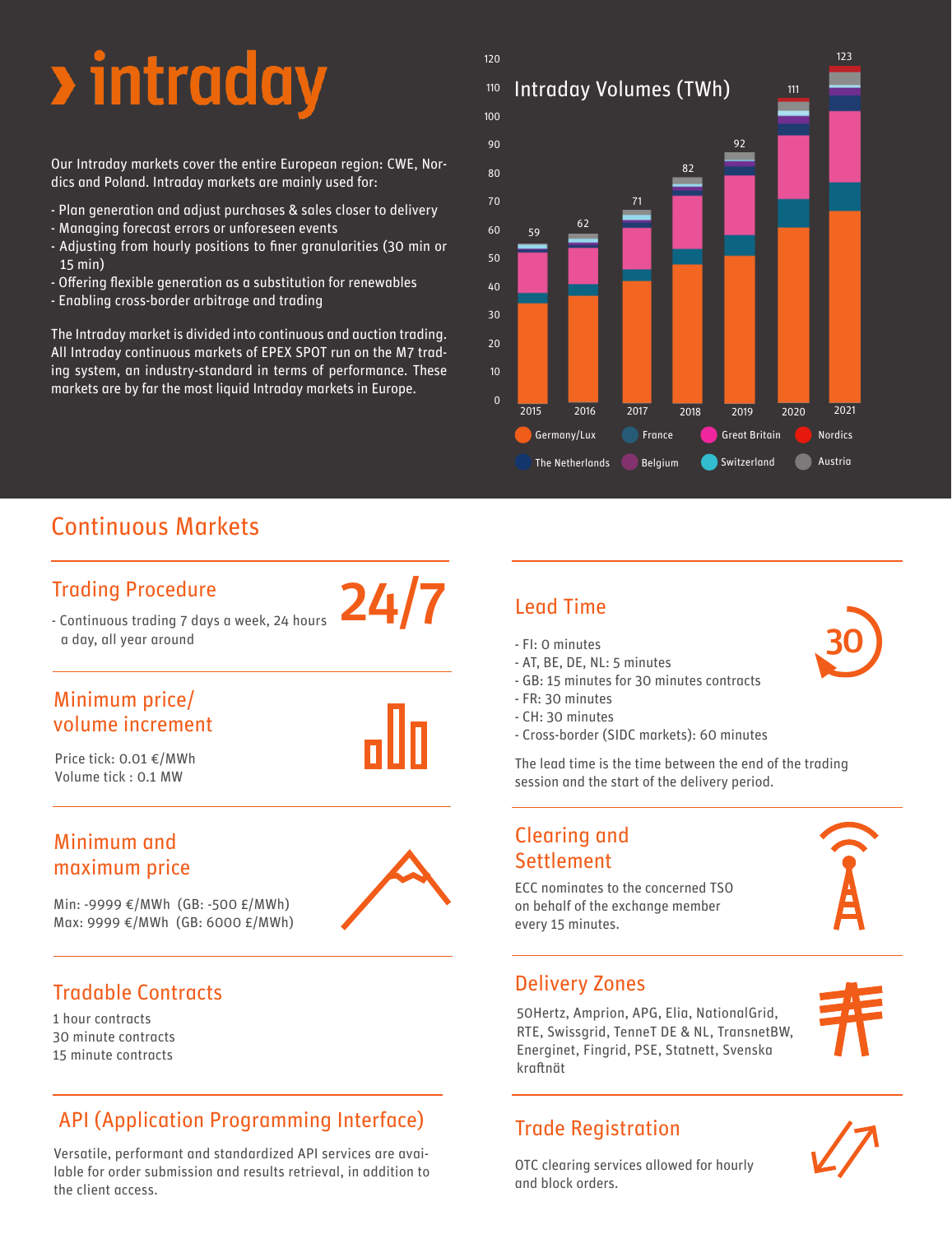## DE, AT, BE & NL 15 min, FR 30 min, and CH 60 min Intraday auctions

### Trading Procedure

A blind auction takes place once a day, 365 days a year. Results are published as soon as possible from the given times below. The order book opens 45 days in advance. All timings are in CET/CEST.



Closure of order book: DE 15:00, AT 15:00, BE & NL 15:00, FR 17:00 CH IDA1 17:40, CH IDA2 10:30

Results publication: DE 15:10, AT 15:20, BE & NL 15:40, FR 17:15 CH IDA1 17:55, CH IDA2 10:45

Tradable contracts: DE 15 min, AT 15 min, BE & NL 15 min, FR 30 min CH IDA1 60 min, CH IDA2 60 min

### Clearing and **Settlement**

EPEX SPOT transmits trade information to the central counterparty, ECC, for settlement and delivery. ECC nominates to the concerned TSO on behalf of the Exchange Member until the local nomination deadline.

### Minimum and maximum prices

Min: -3000€/MWh (CH IDA1 & IDA2: -500/MWh) Max: 3000€/MWh



### Minimum price /volume increment

Price tick: 0.1€/MWh Volume tick: 0.1MW

## GB 30 min Intraday coupled auctions with Ireland

A blind auction takes place twice a day, 365 days a year in GB. Results are published as soon as possible from the given times below. The order book opens 14 days in advance. Timings are in GMT/BST.

Closure of order book: GB IDA1 17:30, GB IDA2 8:00 Results publication: GB IDA1 18:00, GB IDA2 8:30 Tradable contracts: GB IDA1 30 min, GB IDA2 30 min

## Settlement

EPEX SPOT transmits trade information to the central counterparty, ECC, for settlement and delivery. ECC nominates to the concerned TSO on behalf of the Exchange Member until the local nomination deadline.



Min: GB -150 £/MWh Max: GB 3000 £/MWh



Price tick: GB 0.1 £/MWh Volume tick: 0.1MW